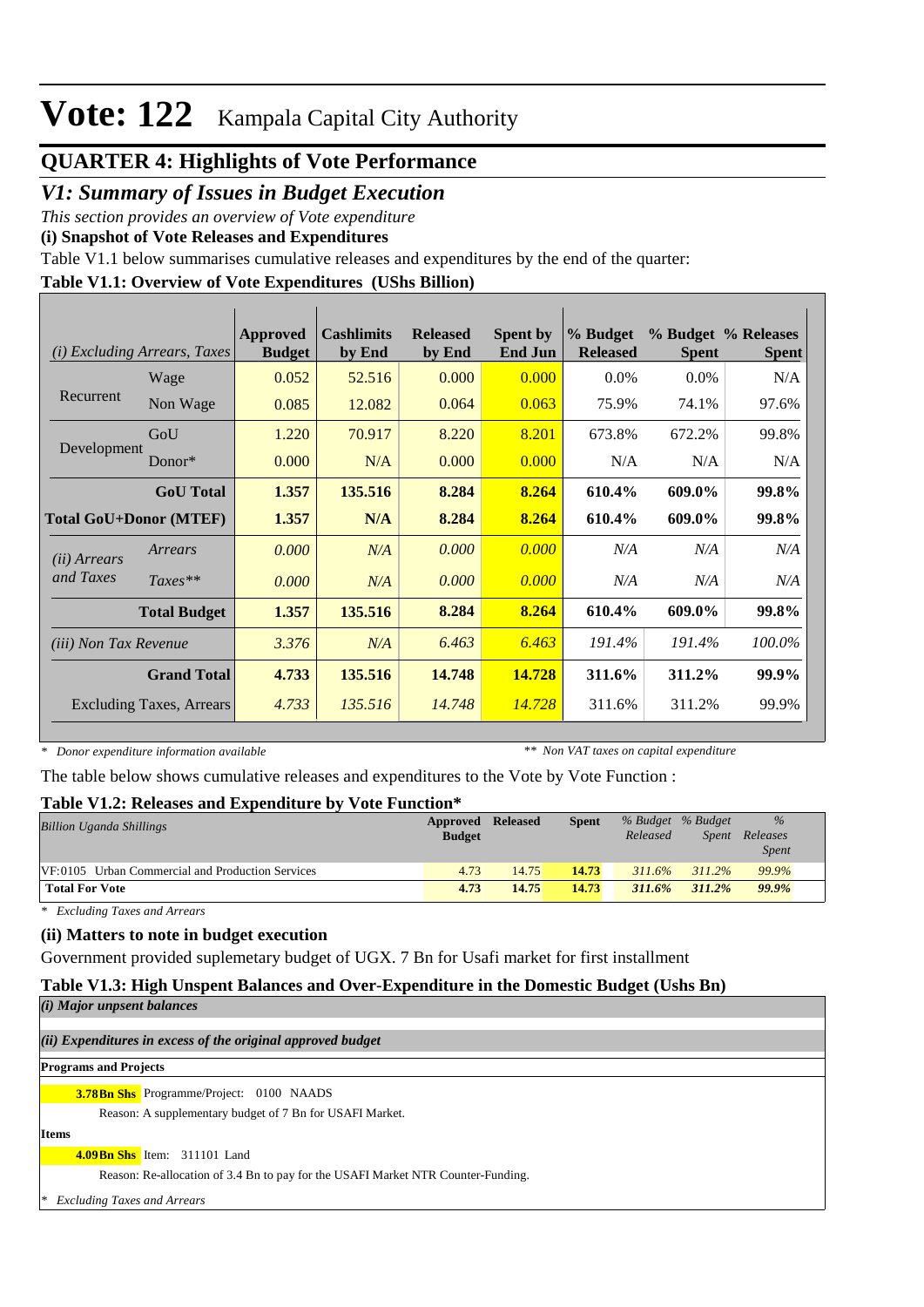### **QUARTER 4: Highlights of Vote Performance**

### *V2: Performance Highlights*

*This section provides highlights of output performance, focusing on key outputs and actions impelemented to improve section performance.*

#### **Table V2.1: Key Vote Output Indicators and Expenditures\***

| Vote, Vote Function<br><b>Key Output</b>                                 | <b>Approved Budget and</b><br><b>Planned outputs</b>      |                                                                                                                                                                                                                                                                                         | <b>Cumulative Expenditure</b><br>and Performance                                                           |  | <b>Status and Reasons for</b><br>any Variation from Plans                                                                                       |        |
|--------------------------------------------------------------------------|-----------------------------------------------------------|-----------------------------------------------------------------------------------------------------------------------------------------------------------------------------------------------------------------------------------------------------------------------------------------|------------------------------------------------------------------------------------------------------------|--|-------------------------------------------------------------------------------------------------------------------------------------------------|--------|
| <b>Vote Function: 0105 Urban Commercial and Production Services</b>      |                                                           |                                                                                                                                                                                                                                                                                         |                                                                                                            |  |                                                                                                                                                 |        |
| Output: 010503                                                           | <b>Market Access for Urban Agriculture</b>                |                                                                                                                                                                                                                                                                                         |                                                                                                            |  |                                                                                                                                                 |        |
|                                                                          | increased household income<br>and improved food security  | Description of Performance: - Farmers supported will lead to 351 (155 females and 113<br>Work was executed as planned<br>males) farmers were supported<br>with NAADS inputs under the<br>NAADS programme.240<br>farmers were provided with<br>technical back stopping at their<br>farms |                                                                                                            |  |                                                                                                                                                 |        |
| Performance Indicators:                                                  |                                                           |                                                                                                                                                                                                                                                                                         |                                                                                                            |  |                                                                                                                                                 |        |
| Number of small scale<br>urban farmers introduced to<br>new technologies | 800                                                       |                                                                                                                                                                                                                                                                                         | 1210                                                                                                       |  |                                                                                                                                                 |        |
| Number of farmers<br>supported with inputs and<br>knowledge              | 800                                                       |                                                                                                                                                                                                                                                                                         | 1210                                                                                                       |  |                                                                                                                                                 |        |
| <b>Output Cost:</b>                                                      | UShs Bn:                                                  | 1.533                                                                                                                                                                                                                                                                                   | UShs Bn:                                                                                                   |  | 1.481 % Budget Spent:                                                                                                                           | 96.6%  |
| <b>Output: 010580</b>                                                    | <b>Urban Market Construction</b>                          |                                                                                                                                                                                                                                                                                         |                                                                                                            |  |                                                                                                                                                 |        |
| <i>Description of Performance:</i> - Purchase land to construct          | more markets. Sart construction<br>of at least one market |                                                                                                                                                                                                                                                                                         | Construction work at Busega<br>market is in progress, 1 site<br>meeting held and works at 8%<br>completion |  | There was a delay in start of<br>market construction of Busega<br>due to unforseen delays in<br>procurement and site clearance<br>for handover. |        |
| Performance Indicators:                                                  |                                                           |                                                                                                                                                                                                                                                                                         |                                                                                                            |  |                                                                                                                                                 |        |
| Status of construction of<br>urban markets                               | 10%                                                       |                                                                                                                                                                                                                                                                                         | 8                                                                                                          |  |                                                                                                                                                 |        |
| Output Cost:                                                             | UShs Bn:                                                  | 3.200                                                                                                                                                                                                                                                                                   | UShs Bn:                                                                                                   |  | 13.246 % Budget Spent:                                                                                                                          | 413.9% |
| <b>Vote Function Cost</b>                                                | <b>UShs Bn:</b>                                           |                                                                                                                                                                                                                                                                                         | 4.733 UShs Bn:                                                                                             |  | 14.728 % Budget Spent:                                                                                                                          | 311.2% |
| <b>Cost of Vote Services:</b>                                            | UShs Bn:                                                  |                                                                                                                                                                                                                                                                                         | 4.733 UShs Bn:                                                                                             |  | <b>14.728</b> % Budget Spent:                                                                                                                   | 311.2% |

*\* Excluding Taxes and Arrears*

351 (155 females and 113 males) farmers were supported with NAADS inputs under the NAADS programme.240 farmers were provided with technical back stopping at their farms

Construction work at Busega market is in progress, 1 site meeting held and works at 8% completion.

Procurement of USAFI market was concluded and market handed over on 7th April. Market currently has 156 functional shops and 1782 vendors operating.

In Wandegeya market, Electricity sub meters were installed in all units and the Market currently has 730 vendors operating actively.

Sunday open Air markets were launched on 17th May. The Market currently attracts 600 vendors each week.

273 Agribusinesses inspections were carried, while 793 farmers were trained in different aspects of urban farming.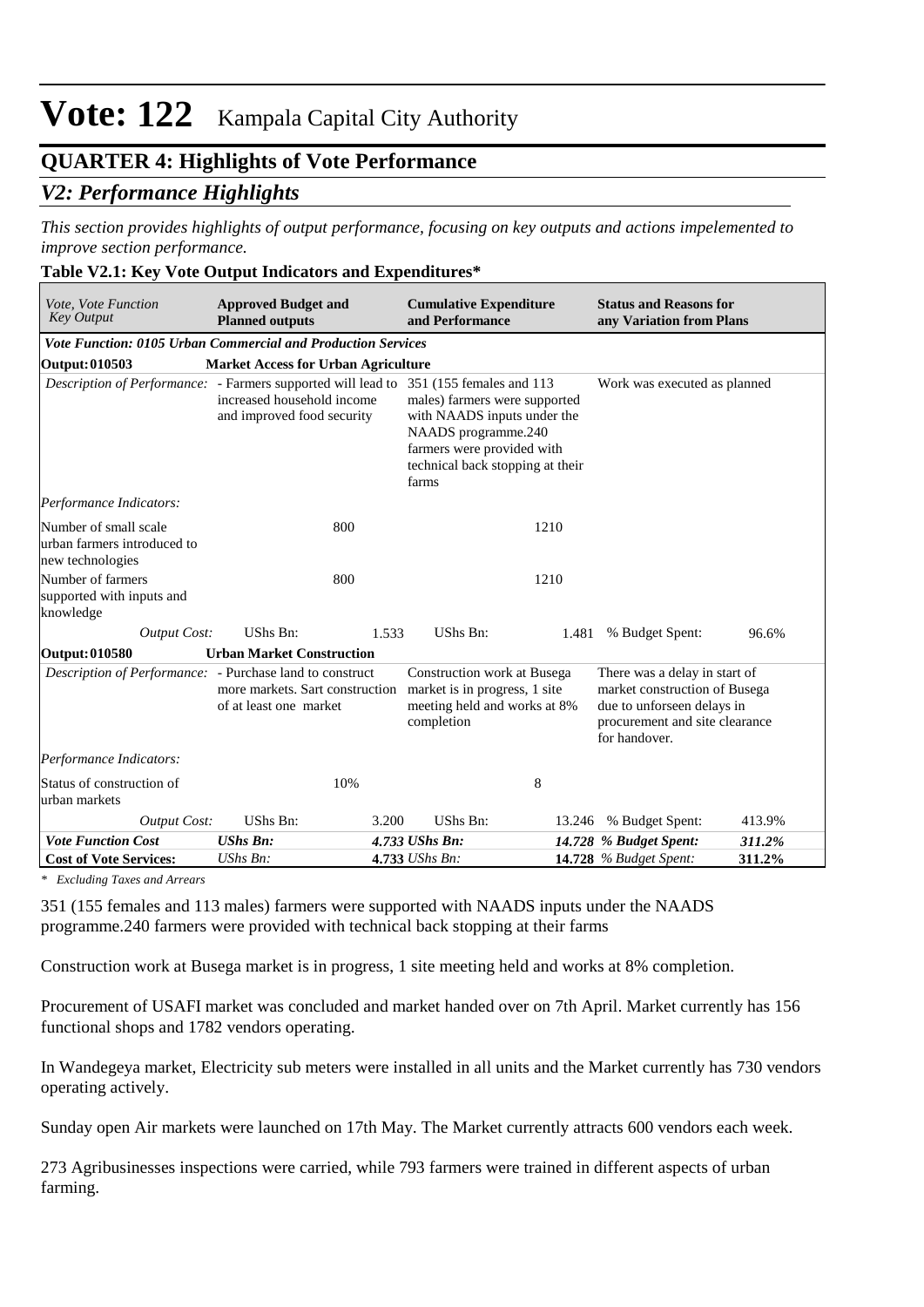## **QUARTER 4: Highlights of Vote Performance**

1018 visitors were received at Kyanja demonstration centre. These received training on Kitchen gardening, IMO pig production and Management of green houses.

92 piglets were born at Kyanja Demonstration and 68 pig artificial insemination services were administered, however this was suspended due to swine fever outbreak. This is a new technology but farmers are taking it up quite fast.

Poultry brooding unit was completed and it's now operational with an initial 1000 day old kroiler chicks.Upscaling of Kyanja agricultural resource centre is also on going with 3 hydroponic units installed and 4 additional greenhouses delivered.

132 Fisheries and Aquaculture Markets inspections were carried out, 39 Technical back stopping for Aquaculture development were carried out and 3 fishing communities trained comprising of 1,436 members from Munyonyo, Gaba, Portbel.

202 Groups were sensitized to form and register cooperatives. 140 SACCOS were inspected and 34 full audits of cooperatives were carried out.

#### **Table V2.2: Implementing Actions to Improve Vote Performance**

## *V3: Details of Releases and Expenditure*

*This section provides a comprehensive summary of the outputs delivered by the Vote and further details of Vote expenditures by Vote Function and Expenditure Item.*

#### **Table V3.1: GoU Releases and Expenditure by Output\***

| <b>Billion Uganda Shillings</b>                         | Approved<br><b>Budget</b> | <b>Released</b> | <b>Spent</b> | $%$ GoU<br><b>Budget</b> | $%$ GoU<br><b>Budget</b> | $%$ GoU<br>Releases |  |
|---------------------------------------------------------|---------------------------|-----------------|--------------|--------------------------|--------------------------|---------------------|--|
|                                                         |                           |                 |              | Released                 | <i>Spent</i>             | <i>Spent</i>        |  |
| <b>VF:0105</b> Urban Commercial and Production Services | 1.36                      | 8.28            | 8.26         | 610.4%                   | 609.0%                   | 99.8%               |  |
| Class: Outputs Provided                                 | 1.36                      | 1.28            | 1.26         | 94.6%                    | 93.1%                    | 98.4%               |  |
| 010503 Market Access for Urban Agriculture              | 1.36                      | 1.28            | 1.26         | 94.6%                    | 93.1%                    | 98.4%               |  |
| Class: Capital Purchases                                | 0.00                      | 7.00            | 7.00         | N/A                      | N/A                      | $100.0\%$           |  |
| 010580 Urban Market Construction                        | 0.00                      | 7.00            | 7.00         | N/A                      | N/A                      | $100.0\%$           |  |
| <b>Total For Vote</b>                                   | 1.36                      | 8.28            | 8.26         | 610.4%                   | 609.0%                   | 99.8%               |  |

*\* Excluding Taxes and Arrears*

#### **Table V3.2: 2014/15 GoU Expenditure by Item**

| <b>Billion Uganda Shillings</b>           | Approved<br><b>Budget</b> | <b>Releases</b> | Expend-<br>iture | % Budged<br><b>Released</b> | % Budget<br><b>Spent</b> | %Releases<br><b>Spent</b> |
|-------------------------------------------|---------------------------|-----------------|------------------|-----------------------------|--------------------------|---------------------------|
| <b>Output Class: Outputs Provided</b>     | 1.36                      | 1.28            | 1.26             | 94.6%                       | 93.1%                    | 98.4%                     |
| 211101 General Staff Salaries             | 0.05                      | 0.00            | 0.00             | $0.0\%$                     | $0.0\%$                  | N/A                       |
| 224001 Medical and Agricultural supplies  | 0.04                      | 0.04            | 0.03             | 100.0%                      | 96.2%                    | 96.2%                     |
| 224006 Agricultural Supplies              | 1.26                      | 1.25            | 1.23             | 98.9%                       | 97.4%                    | 98.5%                     |
| 225001 Consultancy Services- Short term   | 0.01                      | 0.00            | 0.00             | 33.3%                       | 31.0%                    | 93.1%                     |
| Output Class: Capital Purchases           | 0.00                      | 7.00            | 7.00             | N/A                         | N/A                      | $100.0\%$                 |
| 311101 Land                               | 0.00                      | 7.00            | 7.00             | N/A                         | N/A                      | 100.0%                    |
| <b>Grand Total:</b>                       | 1.36                      | 8.28            | 8.26             | 610.4%                      | 609.0%                   | 99.8%                     |
| <b>Total Excluding Taxes and Arrears:</b> | 1.36                      | 8.28            | 8.26             | 610.4%                      | $609.0\%$                | 99.8%                     |

#### **Table V3.3: GoU Releases and Expenditure by Project and Programme\***

| <b>Billion Uganda Shillings</b>                  | Approved      | Released | <b>Spent</b> | $%$ GoU       | $%$ GoU       | $%$ GoU      |  |
|--------------------------------------------------|---------------|----------|--------------|---------------|---------------|--------------|--|
|                                                  | <b>Budget</b> |          |              | <b>Budget</b> | <b>Budget</b> | Releases     |  |
|                                                  |               |          |              | Released      | Spent         | <b>Spent</b> |  |
| VF:0105 Urban Commercial and Production Services | 1.36          | 8.28     | 8.26         | 610.4%        | 609.0%        | 99.8%        |  |
| <b>Recurrent Programmes</b>                      |               |          |              |               |               |              |  |